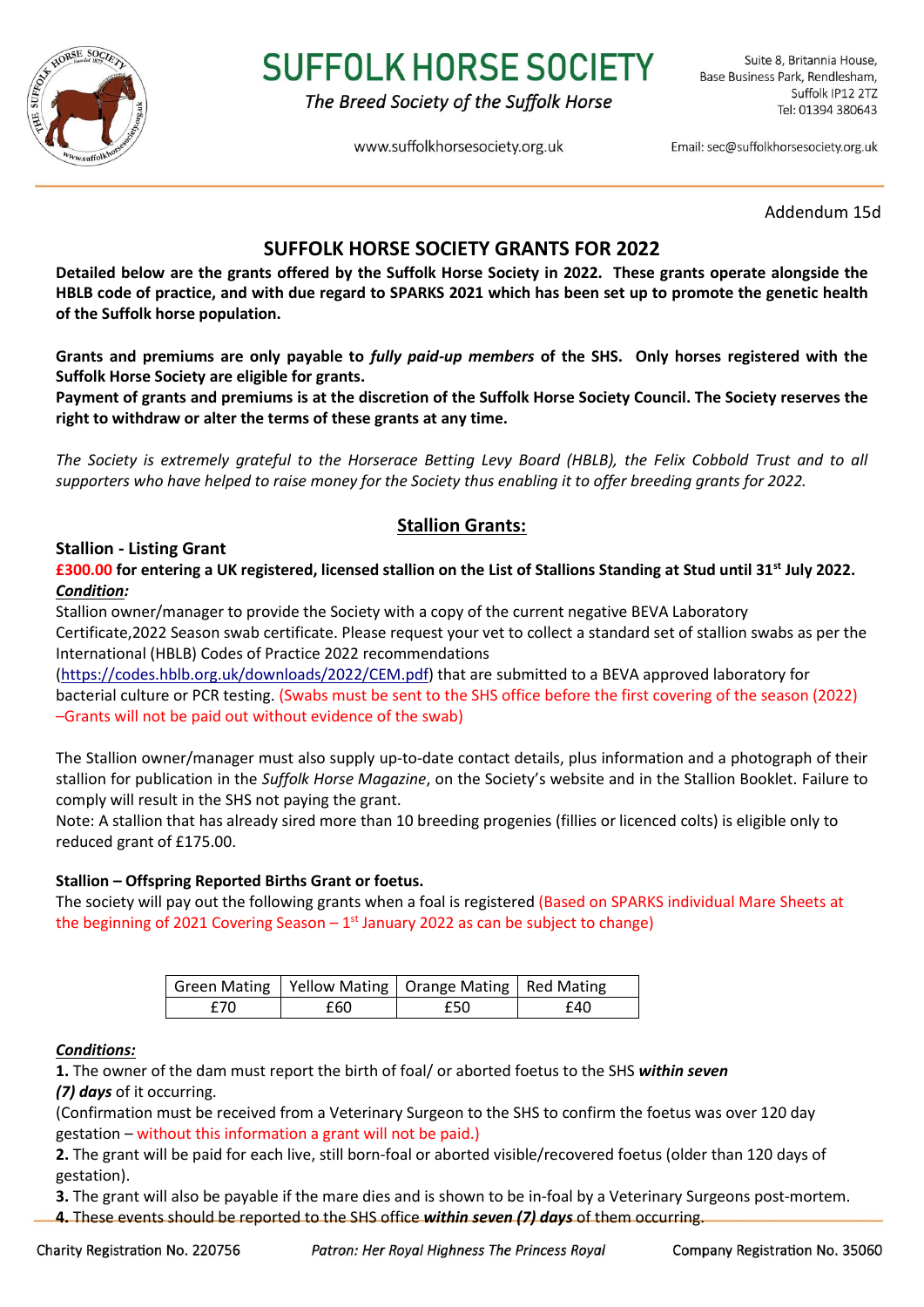## **Stallion – Covering Travel Grant**

Available to stallion owners for expenses incurred in travelling a UK registered, licensed Suffolk stallion to a registered Suffolk mare. Payable at **£1** per mile for the round trip, excluding the first 50 miles, and not exceeding the amount of £200 per journey for UK registered, licensed stallions. One visit per mare. No travel grant will be given to a stallion travelling to a Red mating.

## *Condition:*

Owners wishing to claim a stallion travel grant must write/email to the Society detailing the date of the journey, the postcodes of the home stable and the destination, the name and registration number of the mare, the owner of the mare and the distance travelled. Claims must be received *by 1st October 2022 at the latest.*

#### **Stallion - Licensing Grant**

Licensing requires an examination of the candidate stallion by an inspection team comprising of a veterinary surgeon and two Society inspectors. The candidate stallion must at least 24 months old on the day of inspection.

**£250.00** payable to the owner of a successfully licensed colt following presentation for inspection.

**£150** payable to the owner for colts not issued with a license following inspection.

*Condition:* 1. Animals achieving licence must be offered for service for a minimum of six months from the licence issue date. **If licenced in the autumn, the stallion must stand for the next year's covering season.** 

2. Grants will only be paid from the date on which licence was issued.

# **Mare Grants:**

#### **Mare - Swabbing**

Genital swabs as recommended by the International (HBLB) Codes of Practice 2021

[\(https://codes.hblb.org.uk/downloads/2021/CEM.pdf\)](https://codes.hblb.org.uk/downloads/2021/CEM.pdf) are recommended. The society will pay **£50.00** towards a swab for your mare.

## *Condition*:

A BEVA Laboratory Certificate, 2022 Season mare swab certificate must be sent to the office by the 1st October 2022 as proof to validate payment. Mare owners must send the completed Mare in foal certificate to the SHS office to confirm if the Mare is in foal or not following a covering. (Failure to provide a mare in foal certificate will result in no grant)

#### **Mare – Covering Grant**

Available to the owner of each mare covered or inseminated by an established UK registered, licensed Suffolk Stallion.

|      |        | Green Covering   Yellow Covering   Orange Covering   Red Covering |        |
|------|--------|-------------------------------------------------------------------|--------|
| £100 | £75.00 | £50.00                                                            | £25.00 |

*Condition*: **1.** Only 1 grant per mare per season.

#### **Mare – Grant for lost Pregnancy**

The Society will pay **£125** for the mare owner for an aborted or lost foal:

*Conditions:* **1.** The owner of the dam must report the birth of foal to the SHS *within seven (7) days* of it occurring.

**2.** The grant will be paid for each still-born foal or aborted recovered foetus older than 120 days of gestation. (Confirmation must be received from a Veterinary Surgeon to the SHS to confirm the foetus was over 120 day gestation – without this information a grant will not be paid.)

**3.** The grant will also be payable if the mare dies and reported to be in-foal by a Veterinary Surgeon's post-mortem. This paperwork evidence must be received in the SHS office within a month of losing a foal.

**4.** These events must be reported to the SHS office *within* **seven (7) days** of occurrence.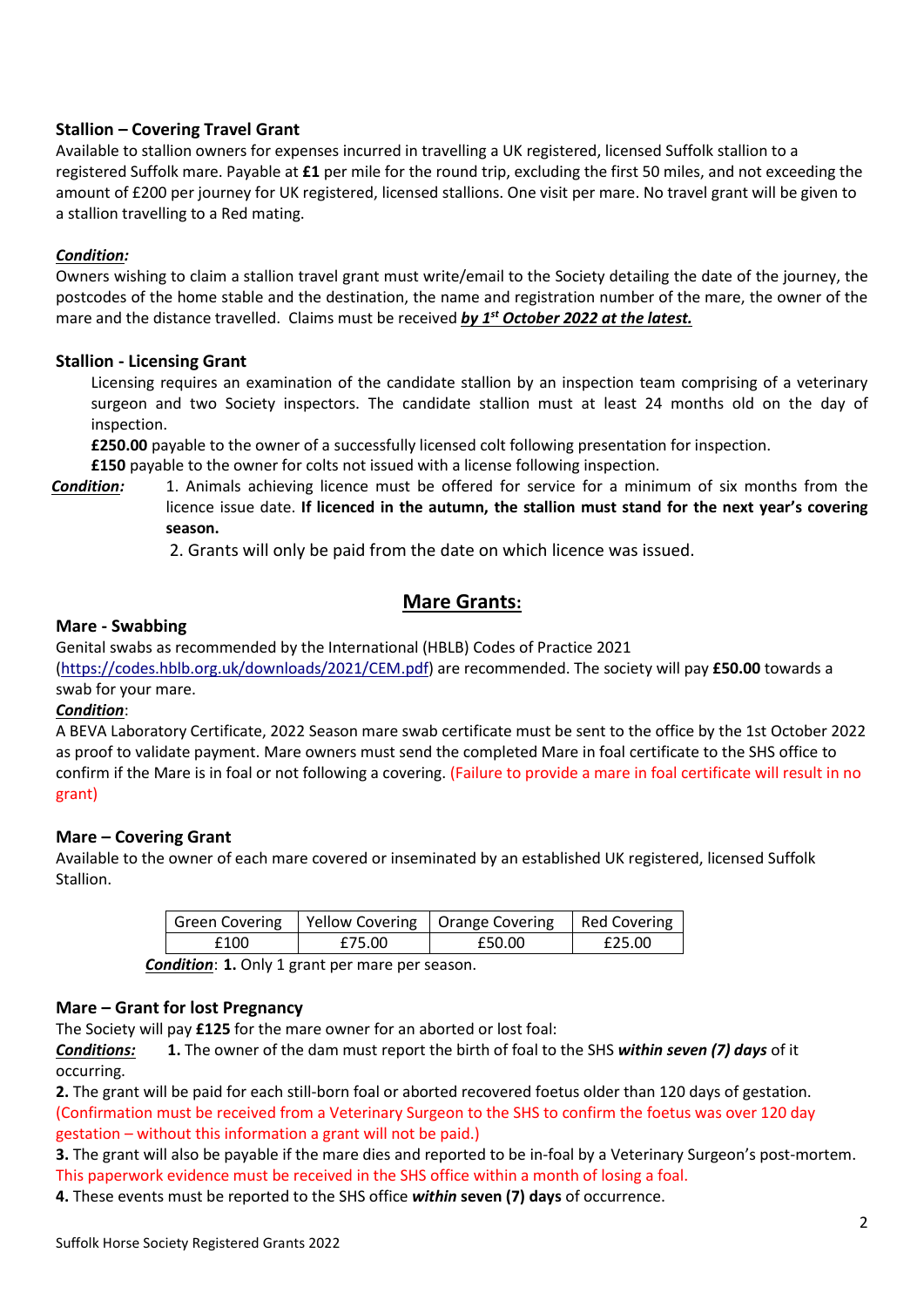## **Foal Registration Grant**

for mare owners registering foals *before 1st October 2022* This grant contributes to the costs of blood sampling for parentage verification, foal tetanus inoculation and as an incentive for registration.

| Green Foal | <b>Yellow Foal</b> | Orange Foal | Red Foal |
|------------|--------------------|-------------|----------|
| 1400       |                    | 200 E       | 100      |

**IN ADDITION,** an equine passport will be supplied **free** of charge, *as per UK legislation (Defra) all horses in the UK require an equine passport. A foal must have a passport within six months of its birth or by 31st December of the year of its birth whichever is later.)* **PLUS** the registration fee of £20.00 will be waived.

## *Conditions:*

**1.** The owner of the dam of each foal is required to report the birth of the foal to the SHS *within seven (7) days* of it occurring.

**2.** Upon notification of each live birth the office will send a registration and identification form to the mare owner for completion by the owner and their nominated veterinary surgeon. The completed foal registration and identification form must be returned to the office before *1<sup>st</sup> October 2022*. The document will be incorporated into the equine passport.

**3.** The owner of the dam of each foal **must** provide the Society with a covering certificate for each foal to be registered. *Covering certificates are mandatory under UK legislation (Defra).* 

## **4.** The foal must be micro-chipped. *(Please note under UK legislation (Defra) micro-chipping is mandatory for all horses issued with a new passport since 30th June 2009.)*

**5.** A blood sample from the foal must be provided and sent to Weatherbys Scientific, Ireland, for parentage verification. Detailed instructions will be provided with the registration forms.

The Suffolk Horse Society strongly recommends that all horses are immunized against Equine Influenza and tetanus. We strongly recommend that all foals are given tetanus anti-toxin (Tetanus toxoid), preferably within 24 hours after birth to provide initial protection before a full immunization program against Equine Influenza and tetanus starts at 6 months of age. Veterinary advice pertinent to each owner's horses should be sought for best management practices.

## **Mare – Covering Travel Grant**

Available to mare owners for expenses incurred in travelling long distances to a suitable stallion. Payable at **£1** per mile for the round trip, excluding the first 50 miles on the outbound and inbound trip, and not exceeding the amount of £200 per journey. The travelling grant is predicated upon the journey, not the mare. Therefore, the mileage calculation is the same regardless of the number of mares being moved.

## *Condition:*

1. Owners wishing to claim a mare travel grant **MUST** complete the Stallion and Mare Travel Grant Form to confirm the mileage incurred. Claims must be received *by 1st October 2022 at the latest*. (Mileage claims are not part of the Suffolk Horse Society Covering Certificates therefore must be completed as a separate document, failure to provide this information could result in no travel grant payments)

2. Only 1 claim per mare, per covering season, will be applied.

3. No travel grant will be paid to a mare travelling to be covered by a Red mating. **(see SPARKS individual mare recommendations)**

## **Mare – Embryo Transfer Grant**

With improving success rates in other breeds and a growth in demand, the Suffolk Horse Society has recognised the need to support owners who wish to pursue alternative breeding techniques when breeding from their registered Suffolk mare.

This grant will only be paid out if the Artificial Breeding Technique protocols as listed in the Suffolk Horse Stud Book are *strictly adhered to.* A grant of £200 will be paid in addition to the usual breeding grants available to mare owners.

The Embryo Transfer certification form must be completed and returned to the SHS Office no later than the 1st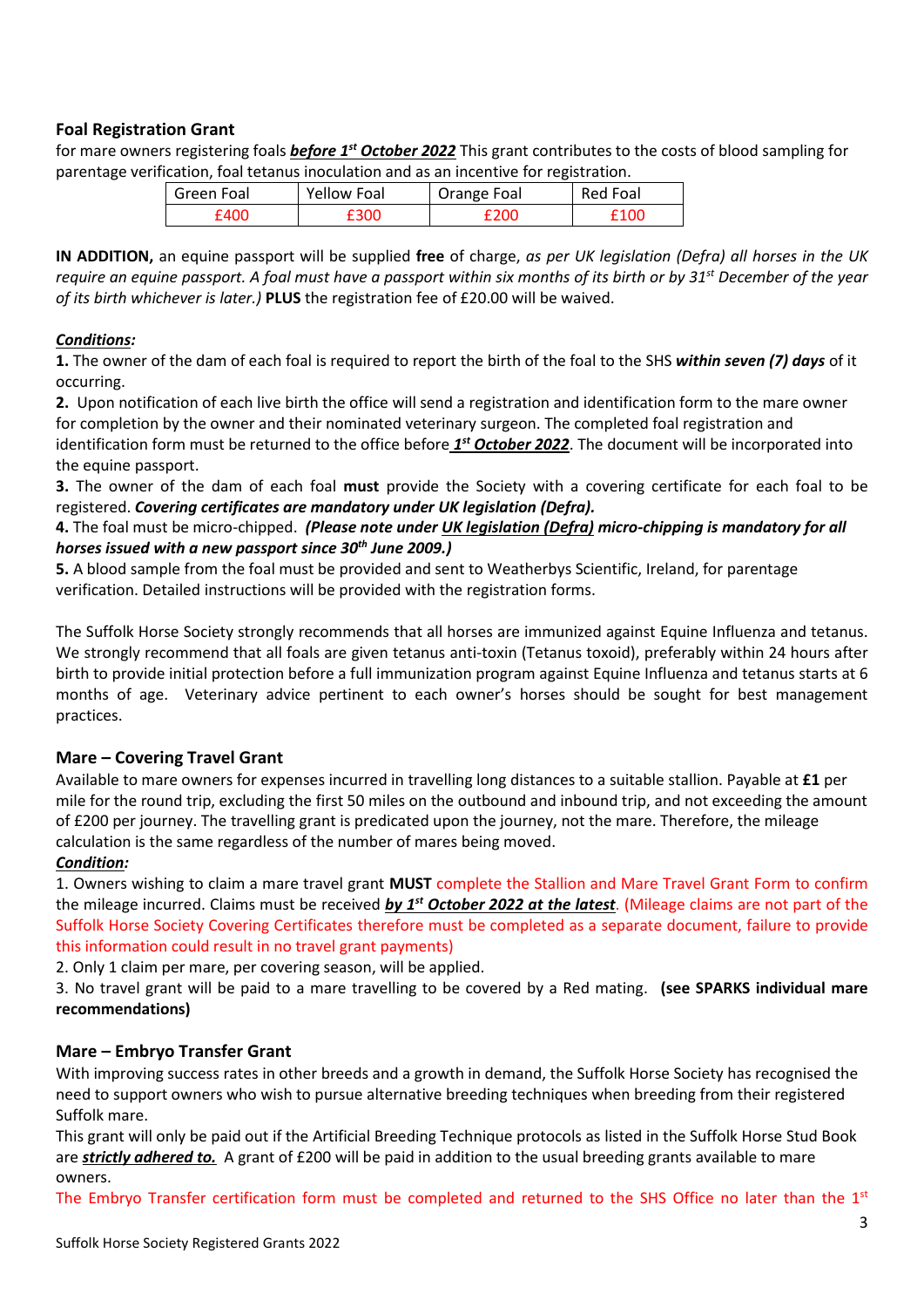## **Mare - Fertility problems**

Owners whose mares aged between 5 years and 14 years of age have failed to conceive **for two consecutive breeding seasons/years,** are asked to contact the office. Upon presentation of a veterinary report the SHS will contribute up to £250 for veterinary examinations and treatments to investigate the causes of subfertility. Please complete the Mare Fertility Investigation form and return it to the SHS office by the 1<sup>st</sup> October 2022.

## **Foal Post Mortem Grant**

The Suffolk Horse Society will pay up to £300.00 towards the cost of a post mortem (PM) examination by a veterinary surgeon for aborted or still-born foals. Please check with the Society for more details. **Condition: 1.** A veterinary post mortem pathology report must be lodged with the Society.

#### **GRANT EXCLUSIONS**

**A.** The SHS will not pay grants in respect of the following close kinship matings:

- Father covering daughter / daughter covered by father
- Son covering mother / mother covered by son
- Full brother covering full sister / full sister covered by full brother
- **B.** Stallion owners serving a mare with two different stallions in or under their ownership or management during the same calendar year will only be eligible to claim one single Stallion Grant for:
	- 1. Either, the first named stallion, or
	- 2. the second, if, by which a pregnancy has been achieved.

#### **LATE DOCUMENTS**

The return date for documentation required for grant calculations in all categories as set out above is *1 st October 2022.* Owners may forfeit their grant if the required paperwork is not received by this date.

If foal registration paperwork is not received by 2<sup>nd</sup> November 2022, the additional registration fee of £20 will be *levied without exception. A further additional fee of £20 will be charged to issue of the passport. If an animal is registered after the end of the year in which it was born it will need to be inspected by two appointed members of the Society's Panel of Judges at the owner's expense.*

#### **SHOW GRANTS:**

#### **Show Turnout Grant Horses must be forward at shows, not just entered.**

The Suffolk Horse Society offers a grant of **£75 per horse** to members entering turnouts and forward at the qualifying shows listed below:

Essex Heavy Horse and Country Show, Royal Norfolk Show, Suffolk Show, Tendring Hundred Show, Woodbridge Horse Show, London Harness Horse Parade, Devon County Show, New Forest & Hampshire Country Show, Royal Berkshire Show, Royal Cornwall Show, The Orsett Show & The Three Counties Show.

To claim this grant all you must fill in an application form and submit it to the office by **1 st October 2022**. Grants are paid upon receipt of the form.

#### **Harness Class Grant**

The Suffolk Horse Society offers a grant of **£20 per horse** to members entering and forward at either a Decorated Harness or a Working Harness Class at the *relevant* qualifying shows listed below.

### **Implement Class Grant**

The Suffolk Horse Society offers a grant of **£25 per horse** to members entering and forward at a class using agricultural implements at the *relevant* qualifying shows listed below.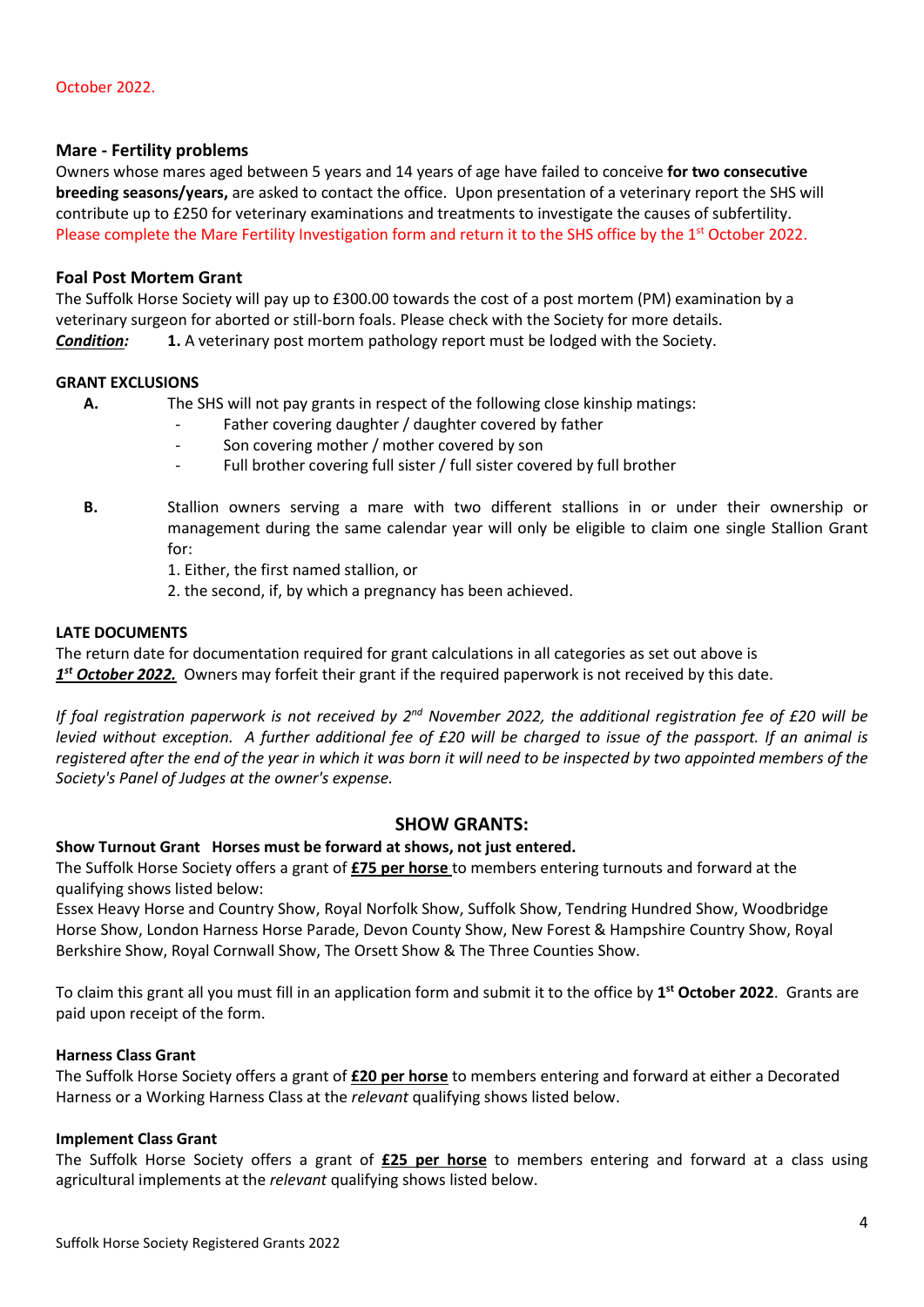Essex Heavy Horse and Country Show, Hadleigh Show, Nottinghamshire County Show, Royal Norfolk Show, Suffolk Show, South Suffolk Show, Framlingham Show, Tendring Hundred Show, Woodbridge Horse Show, London Harness Horse Parade, Devon County Show, New Forest & Hampshire Country Show, Royal Berkshire Show, Royal Cornwall Show, The Orsett Show & The Three Counties Show.

To claim this grant, please complete an application form and submit it to the office by **1 st October 2022**. Grants are paid upon receipt of the form.

*Please note - Only one grant paid per horse per show. You are only eligible to claim the grant for the Implement Class if no other class has been entered and forward at the same show.*

## **Ploughing Match:**

The SHS will pay £200 per ploughing team and £100 per working horse for all competitors at the Ploughing Match in October 2021.

## **Foal & Youngstock Show:**

The SHS will pay £40 for all horses entered and forward at the annual show in 2022.

#### **Young Handlers Championships:**

Horses brought forward for the Young Handler Championships will each receive £40 from the Suffolk Horse Society.

## *Several members have missed out on their grants in previous years due to not submitting their application. Please don't miss out this year!*

## **Please download an application form from the website or contact the SHS office for one to be posted to you:**

<https://www.suffolkhorsesociety.org.uk/> Office phone number – 01394 380643

Email: Info@suffolkhorsesociety.org.uk